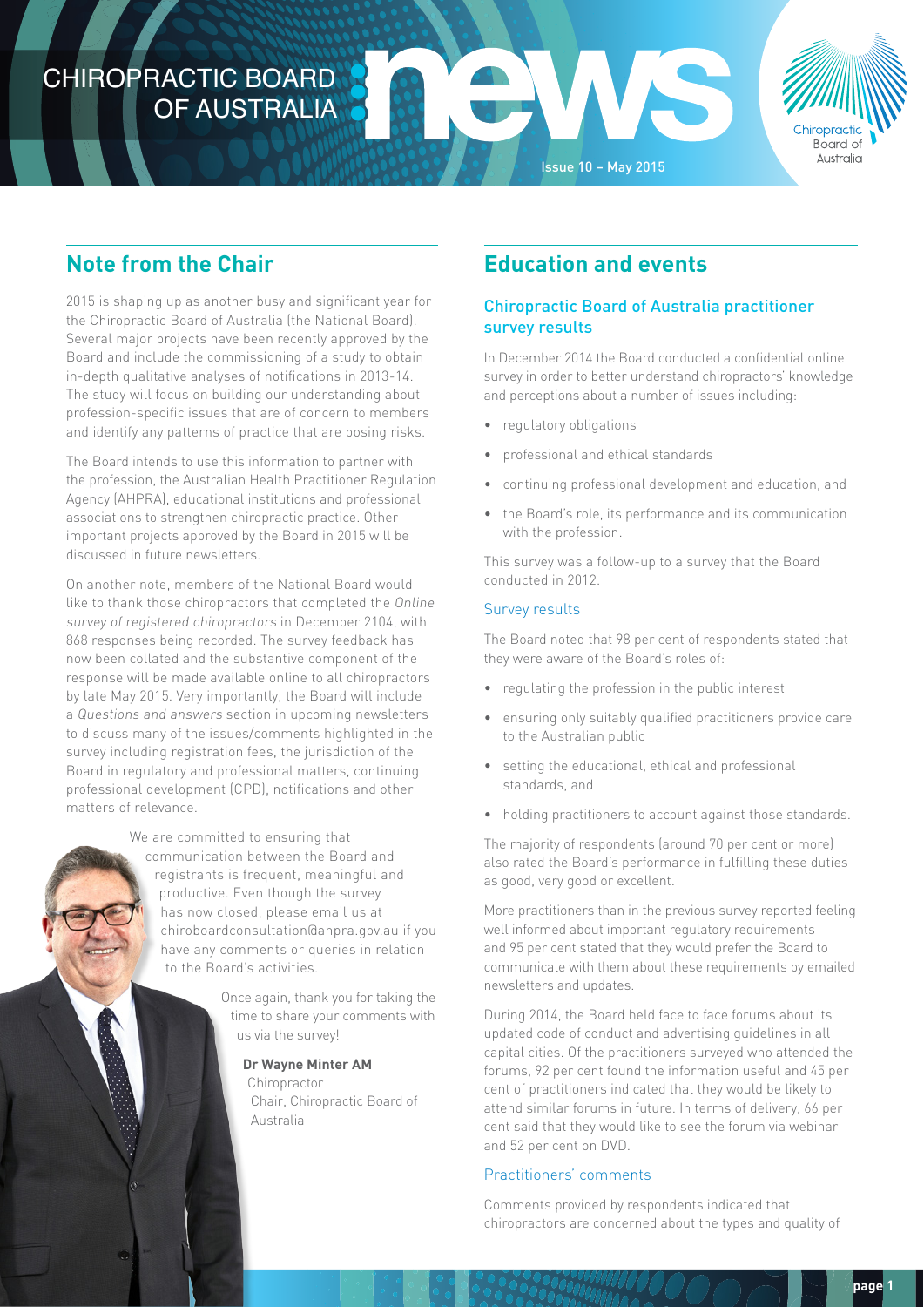# CHIROPRACTIC BOARD OF AUSTRALIA STRALIA

continuing professional development being offered as formal learning activities. The Board accepts that there is some dissatisfaction and confusion about formal learning activities and will work to make the Board's requirements about formal learning activities clear.

A number of chiropractors also expressed concerns about practitioners they believed were practising unethically. If you have concerns about unethical practices you should make a complaint in writing to AHPRA via [AHPRA's website](http://www.ahpra.gov.au/Notifications/What-is-a-notification.aspx). The Board advises that in order to take action against a practitioner it must have evidence to support the allegations.

A copy of the survey report will be published on the Board's website in due course.

More information about the Board and its role and responsibilities can be found on the [website](http://www.chiropracticboard.gov.au/) under [About the Board](http://www.chiropracticboard.gov.au/About-the-Board.aspx).

#### Survey questions and answers

**Q:** A number of practitioners asked about the high registration fees chiropractors pay when compared to some other professions in the National Scheme.

**A:** The registration fees for chiropractors reflect the actual costs of conducting the work of the Board and AHPRA in regulating the profession. This includes handling notifications made by members of the public. The income and expenses of the National Board are published annually in the AHPRA and National Boards Annual report, which is available on the [AHPRA website](http://www.ahpra.gov.au/Publications/Corporate-publications/Annual-reports.aspx). The costs associated with notifications and related legal costs, particularly, have significant bearing on the total costs of regulating the profession.

The chiropractic profession is relatively small and therefore, large legal costs in prosecuting matters in the public interest have a significant impact on the Board's finances. The Board and AHPRA are continually working to increase efficiencies and reduce costs where possible. The Board is also working with the profession to ensure that all practitioners are aware of and comply with their responsibilities and obligations under the National Law. If there are lower rates of notification against chiropractors this will reduce the costs of regulating the profession.

**Q:** Several respondents requested that the Board advocate more on behalf of the profession.

**A:** The Board is appointed by the Australian Health Workforce Ministerial Council to regulate the chiropractic profession in the public interest. The Board has many powers, functions and obligations under the National Law, none of which relate to representing the profession. In fact, representing the profession is in direct conflict with the duty and obligations of any individual member and the Board as a whole. The practitioner members of the Board are appointed to provide professional experience, context, technical advice and input into the decision-making of the Board, but all decisions made must be in the public interest.

Additionally all National Boards have agreed to a set of risk-based regulatory principles that guide and inform their decision-making. These regulatory principles can be found on the [AHPRA website](http://www.ahpra.gov.au/About-AHPRA/Regulatory-principles.aspx).

It is the role of professional bodies such as CAA and COCA to represent and advocate on behalf of the profession.

### ACORN research project invitation



Professor Jon Adams from the University of Technology Sydney, with the support of the Chiropractors Association of Australia (CAA), is seeking practitioners to participate in a research project.

The ACORN Project invitation pack is being sent out to all chiropractors this month. If you have received your mailed invitation pack, please complete and return it as directed. If your invitation pack has not yet reached you please look out for it. You can also participate in ACORN online if you prefer via [www.acorn-arccim.com](http://www.acorn-arccim.com).Your participation is critical to the success of this important three-year project.

A video explaining the ACORN project and practitioner participation is provided here:

#### [www.youtube.com/watch?v=FFzHB7bifks](http://www.youtube.com/watch?v=FFzHB7bifks)

#### Why is ACORN so important?

- ACORN collects and analyses information from practitioners and patients to help inform daily practice. ACORN contributes some very important benefits to the future of chiropractic in Australia and will enable clinicians to contribute to the advancement of clinical insights and improve the quality of care provided to patients.
- The ACORN project will help provide evidence around a range of issues including the safety, efficacy and affordability of chiropractic.

#### What are the benefits of participating?

The larger the number of chiropractors participating in the ACORN questionnaires and practitioner database, the greater the impact, validity and scientific rigour of the project findings.

You can also contribute to and support ongoing sub-studies on specific topics that will shape future research.

The ACORN project has been assessed for formal learning hours. The allocation of CPD hours is subject to an individual's level and amount of engagement.

#### What about my privacy?

- All data from practitioner questionnaires will be entered into a secure, password-protected computer file. All information will be analysed and reported in a de-identified manner. Subsequent research findings will not identify any individual chiropractor in ACORN-related publications.
- If you agree to become part of the ACORN practitioner database, your details will be entered into the passwordprotected database and your responses to the accompanying questionnaire will be stored. However, your involvement in future sub-studies will be entirely at your own discretion. Those who do consent will receive ACORN project newsletters and updates about different stages of the project.

9006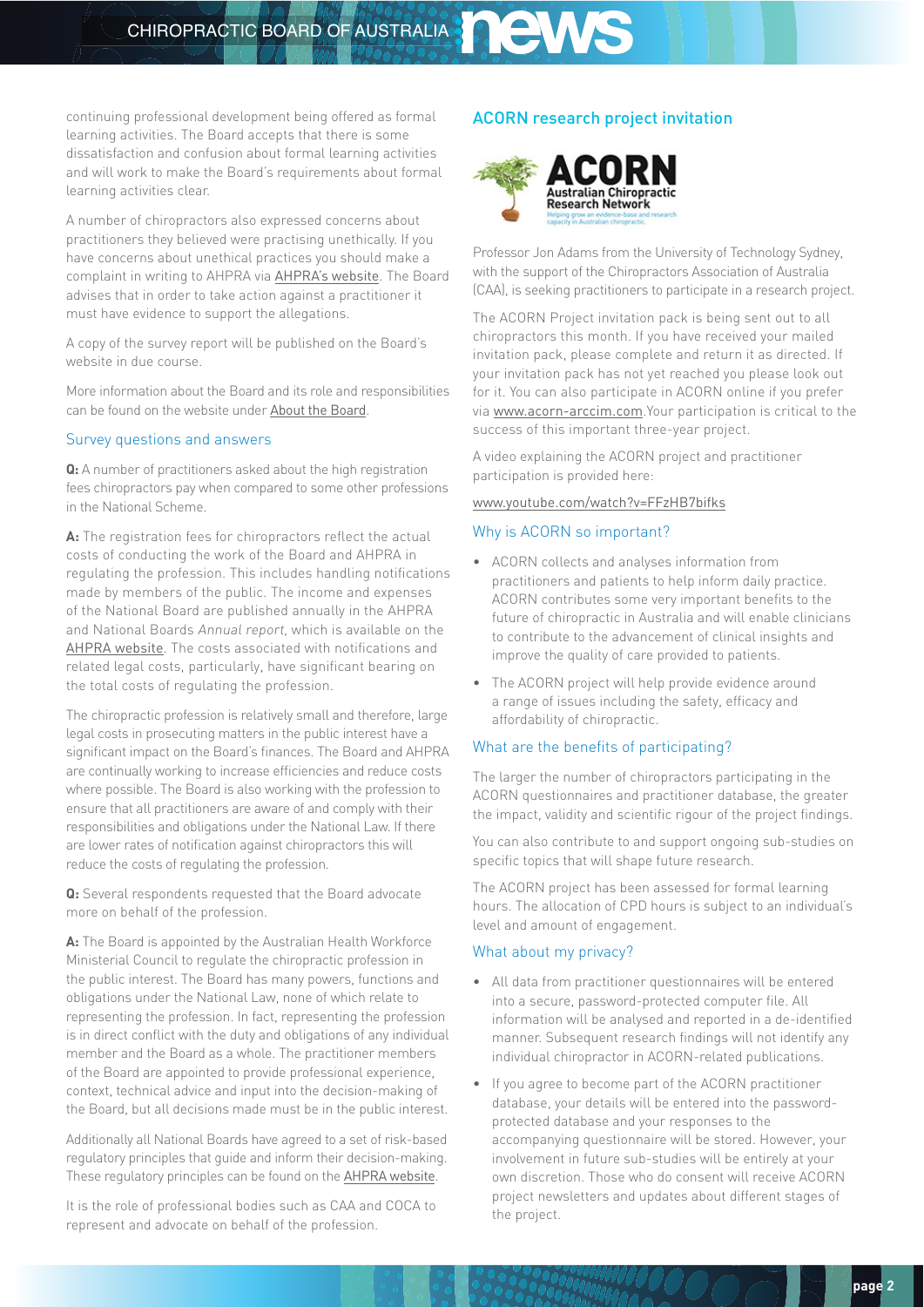### How else can I help?

You can spread the word about the project and its benefits to others within your immediate practice and wider networks. Please feel free to pass on a link to the ACORN website [\(www.acorn-arccim.com](http://www.acorn-arccim.com)) and encourage colleagues to explore the details of ACORN and consider participating.

# For more information

If you still have questions or would like to discuss the ACORN project in more detail please visit the ACORN website at [www.acorn-arccim.com](http://www.acorn-arccim.com) and/or email Professor Jon Adams: jon.adams@uts.edu.au.

# **Registration matters**

# Snapshot of the profession

The National Board publishes quarterly updates of registration data for the information of practitioners and the community. As of December 2014, there are 4,977 registered chiropractors in Australia. Of these registered practitioners, 293 are non-practising.

### Chiropractors – state and territory by registration type (December 2014)

| State        | General | Limited        | Public Interest | Ō<br>Teaching<br>Research | practising<br>Non- | <b>Total Count</b> |
|--------------|---------|----------------|-----------------|---------------------------|--------------------|--------------------|
| ACT          | 61      |                |                 |                           | 3                  | 64                 |
| <b>NSW</b>   | 1,575   |                |                 |                           | 63                 | 1,638              |
| NT           | 24      |                |                 |                           | 1                  | 25                 |
| QLD          | 749     |                |                 |                           | 22                 | 771                |
| SA           | 348     |                |                 |                           | 16                 | 364                |
| TAS          | 50      |                |                 |                           | $\overline{2}$     | 52                 |
| VIC          | 1,234   |                |                 |                           | 76                 | 1,310              |
| <b>WA</b>    | 589     |                |                 |                           | 15                 | 604                |
| Not Stated   | 54      | $\overline{a}$ | $\overline{a}$  |                           | 95                 | 149                |
| <b>Total</b> | 4,684   |                |                 |                           | 293                | 4,977              |

### Chiropractors – percentage by principal place of practice (December 2014)



The largest number of chiropractors practise in NSW (33%), followed by Victoria (26%) and QLD (15%). For further information, visit the About>[Statistics](http://www.chiropracticboard.gov.au/About-the-Board/Statistics.aspx) page on the Board's website.

# **National Scheme news**

# Board Chair named in Australia Day Honours

The Chair of the Chiropractic Board of Australia, Dr Wayne Minter, was recognised with a Member of the Order of Australia(AM) in this year's Australia Day Honours.

The Member of the Order of Australia is awarded for service in a particular locality or field of activity or to a particular group.

Dr Minter's award recognised his significant service to chiropractic health through educational programs, clinical practice standards and patient management.

Dr Minter has been in private practice since 1981 and was appointed Board Chair in 2014. His ongoing commitment to post-professional education has helped the Board support the profession's transition to meeting the registration requirements of the National Scheme, particularly about continuing professional development.

Dr Minter has served both the profession and academic institutions in many other capacities including being a member of the NSW Chiropractors Registration Board, member of the Chiropractic Council of NSW, adjunct professor at Murdoch University's School of Chiropractic and Sports Science, and chiropractic adviser to the Australian Government Department of Veterans' Affairs.

The Board congratulates Dr Minter on his award and thanks him for his contribution to the National Scheme.

# New approach to international criminal history checks

As of 4 February 2015, National Boards and AHPRA have implemented a new procedure for checking international criminal history to provide greater public protection. This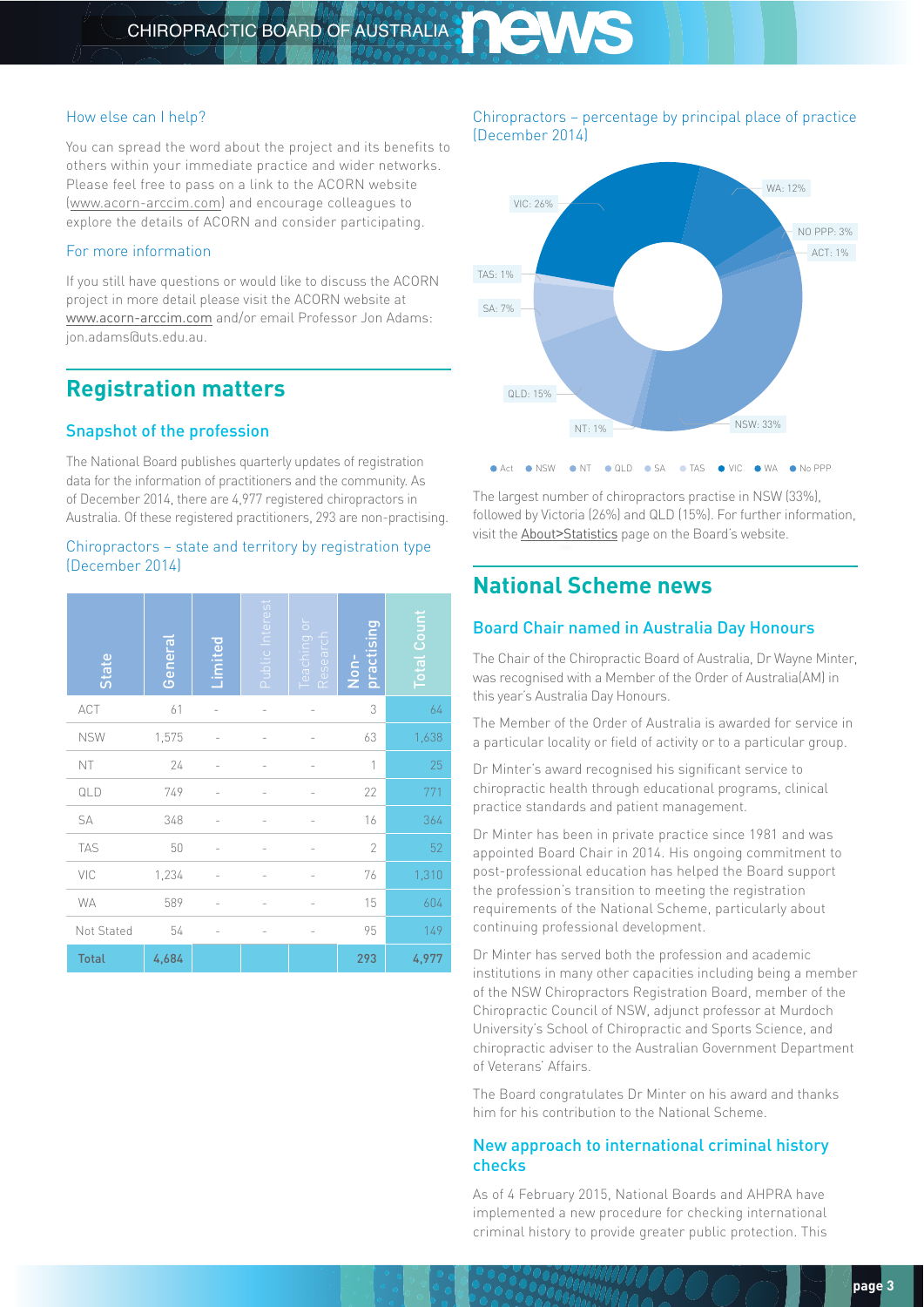CHIROPRACTIC BOARD OF AUSTRALIA STRALIA

new approach requires [certain applicants and practitioners](http://www.ahpra.gov.au/Registration/Registration-Process/Criminal-history-checks/International-Criminal-History.aspx) to apply for an international criminal history check from an AHPRA-approved supplier. It aligns our international criminal history checks (ICHC) with our domestic history checks and aims to be fair and reasonable for practitioners. It also provides the Australian community with greater assurance by implementing additional safeguards to manage risks to the public from someone's international criminal history.

This approach was first announced in November last year, giving prospective applicants three months' notice of the change, and time to understand the new requirements before they take effect.

The new process for checking international criminal history aims to strike a balance between public safety and regulatory burden for practitioners.

For more information, please read the [media release](http://www.chiropracticboard.gov.au/News/2015-04-04-media-release.aspx) on the Board's website.

# Boards and AHPRA strengthen national drug screening

Mandatory hair testing will be routine for all registered health practitioners with substance-related impairment, under a screening protocol to be introduced by AHPRA and the National Boards.

Under the protocol, all health practitioners who have restrictions on their registration linked to past substance abuse will have routine hair testing in addition to urine testing.

Routine hair testing helps provide comprehensive information about the use – over time – of a wide range of drugs (not just based on the practitioner's drug-taking history).

The protocol provides a clear framework across professions for AHPRA's advice to National Boards about the management of registered practitioners with drug-related impairment. It will make sure drug screening in the National Scheme is evidence based, effective and up to date.

National Boards will continue to make decisions about individual practitioners with impairment case by case, based on testing standards set out in the protocol.

The proposed new protocol is published on AHPRA's website on the [Monitoring and compliance](http://www.ahpra.gov.au/Publications/Monitoring-and-compliance.aspx) page.

# Call for views on our regulatory principles

National Boards and AHPRA are seeking feedback through an [online survey](https://www.surveymonkey.com/r/LXQTHHL)\* on the regulatory principles that were launched in July last year.

The Regulatory principles describe the National Boards and AHPRA's approach to regulation. The principles encourage a responsive, risk-based approach to regulation and support consistent, balanced decision-making. The aim of the principles is to foster a considered approach to regulation, reducing the risk of unnecessary and ineffective regulatory action, and focussing resources on areas where the result is harm minimisation. We are inviting members of the public, health consumers, health practitioners and all interested persons to

share their views on our [regulatory principles](http://www.ahpra.gov.au/About-AHPRA/Regulatory-principles.aspx) through this brief survey. The survey has 11 questions and should only take about five to ten minutes to complete.

The responses to these surveys will inform the ongoing implementation of the principles and how they could be further developed and improved.

### Complete the survey by 9am Monday 18 May by following the link above, or by pasting this address to your web browser: <https://www.surveymonkey.com/r/LXQTHHL>\*

**\*Privacy:** When you click on this link, you will be taken to a survey on a third party website, hosted by SurveyMonkey. AHPRA is conducting the survey. The survey is anonymous. Responses to the survey will be used to review the Regulatory principles for the National Scheme. The information you provide will be handled in accordance with the privacy policies of Survey Monkey accessible [here](https://www.surveymonkey.com/mp/policy/privacy-policy-20110627/). Information AHPRA obtains from the survey will be handled in accordance with our Privacy policy accessible [here](http://www.ahpra.gov.au/About-AHPRA/Privacy.aspx).

### AHPRA actions to improve consumer and practitioner experience

Improving the experience of people who have made a notification has been a focus for us since early last year, when we commissioned the Health Issues Centre of Victoria (HIC) to undertake targeted research into the consumer experience when making a notification.

Since then we have made a raft of changes to address the issues this research raised, in particular to make our written communication clearer and easier to understand.

We recently started work on improving the practitioner experience of notifications. Earlier this month, senior leaders from AHPRA and the Medical Board of Australia (MBA) met Australian Medical Association (AMA) leaders about the way we manage notifications – including decision-making protocols, guidance and policies.

Key issues include the time it takes for a notification to go through the process; the tone and clarity of our communication; the need to better explain how the process works and why, and greater transparency wherever legally possible.

We will continue working on addressing the HIC's recommendations, and on other activities that will improve the overall experience of both consumers and practitioners who are the subject of a notification.

### Health ministers to consider National Scheme review report in August

Federal and state and territory health ministers will respond to the report of the review of the National Scheme in August this year.

Ministers met in mid-April at the COAG Health Council to discuss a range of national health issues, including the final report of the National Registration and Accreditation Scheme (NRAS) Review. The independent review was conducted by Kim Snowball, the former Director General of Health in WA. It involved an extensive consultation process that included more than 230 written submissions and more than 1,000 individuals participating in consultation forums in each capital city.

**900**0